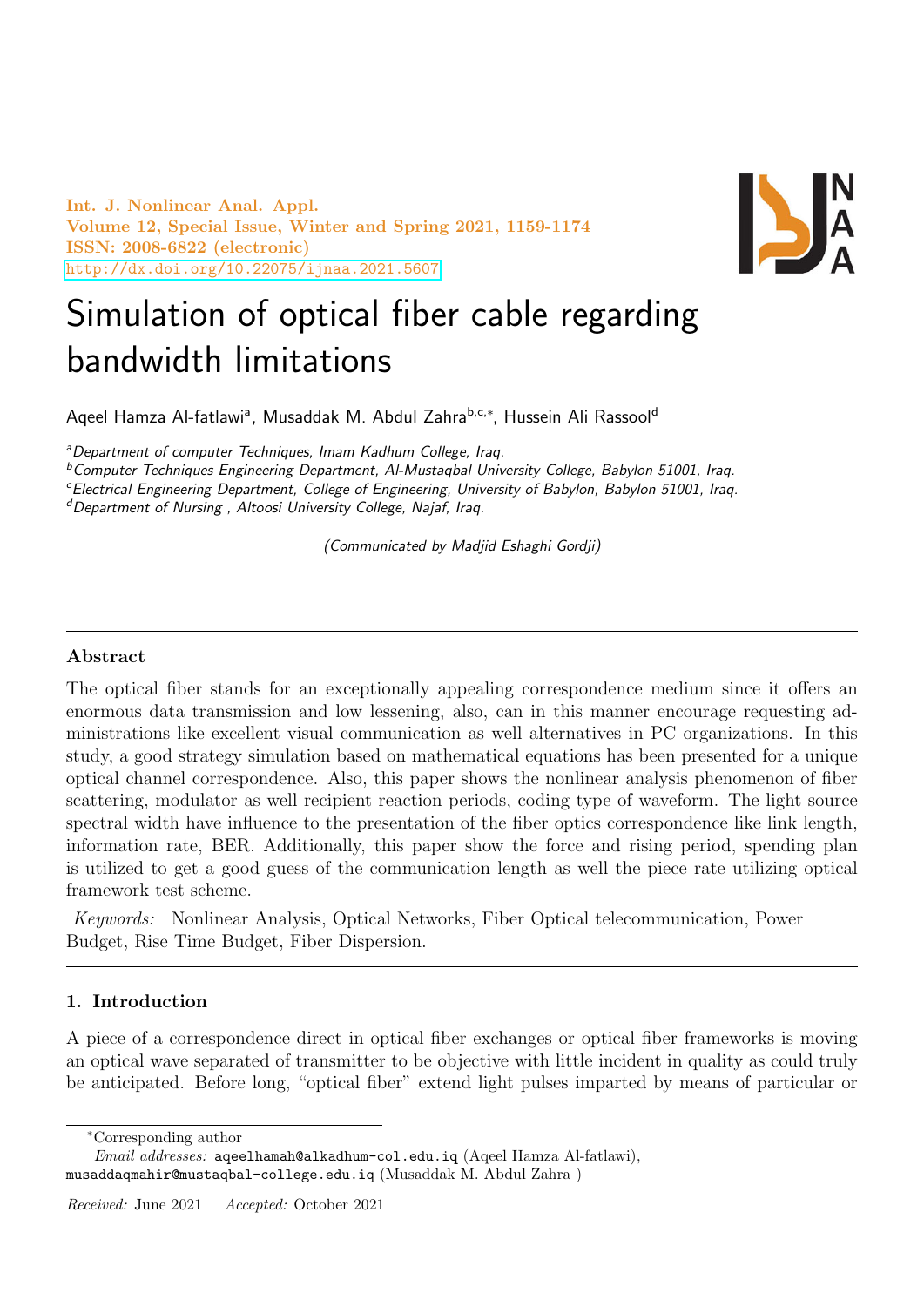chromatic dissipating. Supremely, a correspondence medium must not ruin a nature of an optical sign dispatched into it. At the point when beats of optical link have been spread sincerely a piece of their apportioned piece space, the imparted signal is defiled effectively to the point that it gets hard to recuperated the at first sign along huge accuracy. The dispersing issue is by and large genuine for multimode fibers [\[5\]](#page-15-0). It is in this way, the majority of fiber optic structures use single-mode fibers. Chromatic dispersing really prompts beat extending in any case, its influence can be diminished by adjusting a critical width of an optical source or by using a dissipating the heads strategy. Today in abundance of 80% of the realm's significant distance traffic is expanded "optical fiber" joins. Media correspondences usages of fiber-optic connection are broad, going from overall associations to work stations [\[10\]](#page-15-1) These incorporate the transmitting data, voice and video over distances of not by and large a meter to numerous kilometers, using one of a couple standard fiber plans in one of a couple of connection plans. Fiber optics have been the business specification for the natural transmitting telecom data. Fiber optics can remain a critical significant part in a movement of broadband organizations. The mark of this study is to propagate and upgrade a modernized fiber optic association [\[4\]](#page-15-2) This association will be employed as a singular redirect in electronic optical correspondence system, and provide nuances for brand name transmitter, gatherer, and fiber to design besides, amass this single redirect in optical correspondence, in like manner this study show the mechanism of rising time in transmitter and authority, sort of coding (NRZ and RZ), dissipating of the fiber optic channel are influenced to a structure and performance's, for instance, data rate conveyed, fiber length, and spot bumble rate (BER).

### 2. Optical Transmission Structure

A transmitter, an optical origin, a communication channel, an identifier, and a recipient comprise the fundamental optical correspondence system. The fiber optic association system resembles a correspondence structure in almost every way. The data source transmits a high-level or electrical signal to a transmitter, which includes an electrical stage that drives an optical source to maintain the light wave carrier's equilibrium. A semiconductor laser or a light emitting diode (LED) serves as the optical source for the electrical-optical conversion [\[16\]](#page-15-3) The transmission medium is of the "optical fiber" type, and the recipient is comprised of an optical pointer that drives an additional electrical stage, resulting in the demodulation of an optical carrier. Numerous components contribute to the structure plan, including the light source (transmitter influence), coupling difficulties, the response period of the light source and transmitter, signal coding, unite and connecter failure, fiber type (single – or – multimode), fiber narrowing and dissipation, fiber focus distance across, working recurrence, optical enhancers, and direct versus abnormal change of trajectories. Numerous these variables are inextricably linked. For the model, fiber choking and dissipation are dependent on the frequency of work, just as they are on the fiber type. Coupling incidents are determined by factors such as fiber NA and focus estimation. Additionally, there are components to keep in mind for the optical association plan between the transmitter source, fiber optic association, and recipient (photo pointer). These components are necessary for dismantling an organization:

- 1. The sending part length or "fiber optic" contact distance.
- 2. The medium bandwidth or capacity (bit data rate).
- 3. The "bit-error rate" ("BER").
- 4. "Power Budget".
- 5. "Rise time budget".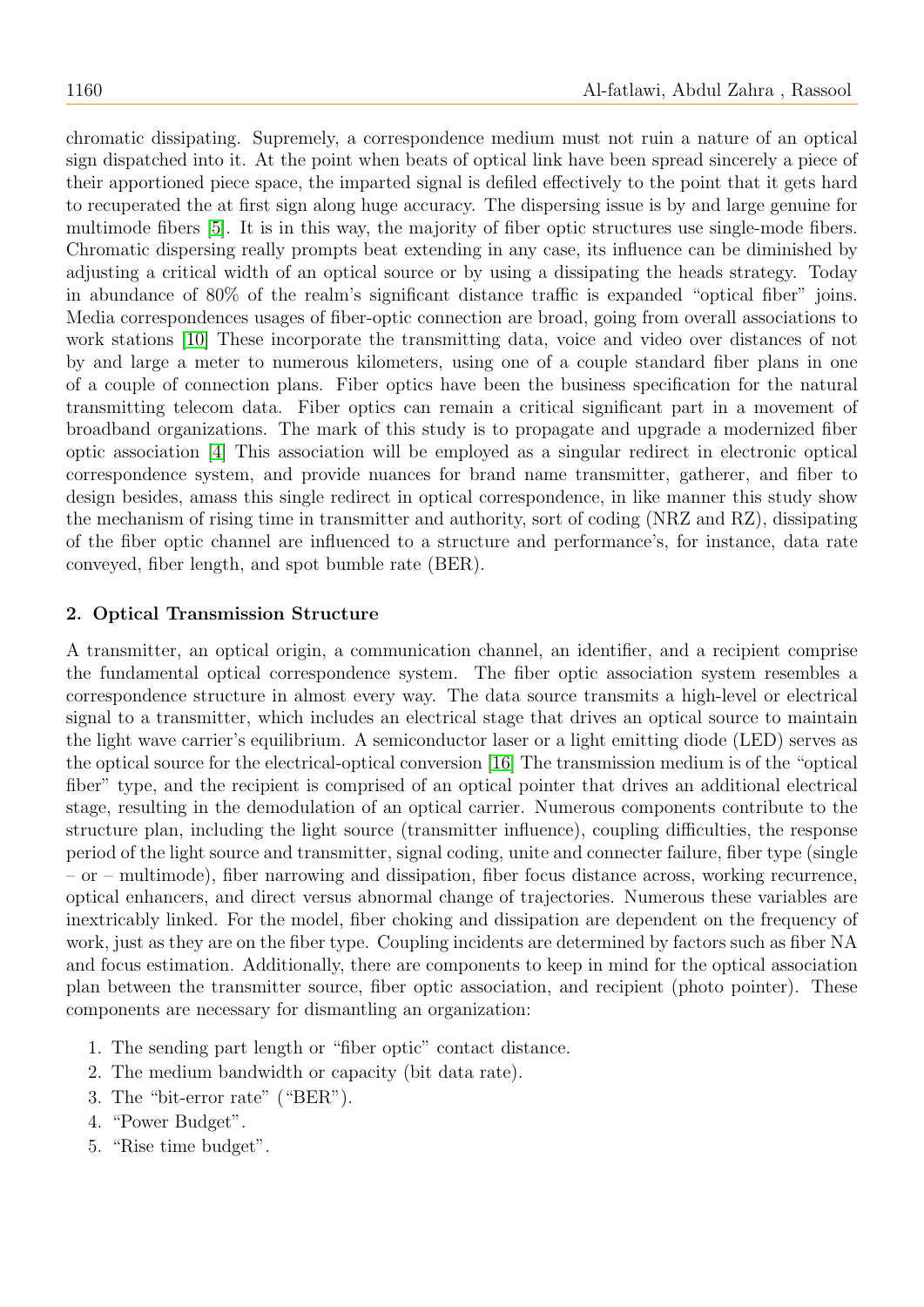## 3. Methodology

The performance of the fiber optic communication system affects with fiber misfortunes and losses, which address restricting variable since they diminish the sign influence arriving at the collector. As optical beneficiaries need a specific least measure of force for recuperating the sign precisely, the transmission distance is intrinsically restricted by fiber misfortunes. In any case, low-misfortune strands are as yet needed since dividing among intensifiers is set by fiber misfortunes [\[10\]](#page-15-1) Actually, the most performance affective losses as well parameters concerning the fiber optical cables can be summarized below:

#### A) Attenuation

Attenuation address the one most significant qualities of an optical fiber that decide the data conveying limit of a fiber optic correspondence framework. The fiber misfortune is alluded to assign lessening or just attenuation, which is a significant property of an "optical fiber" on the grounds that, along with signal bending components, it decides the greatest transmission distance conceivable between a transmitter and a collector (or a speaker) previously the sign force should be supported to a suitable level over the sign clamor for high-loyalty gathering. The level of the weakening relies upon the frequency of the light and on the fiber material. Loss in a framework can be communicated as the accompanying [\[5\]](#page-15-0)

$$
Loss (dB) = -10 Log \frac{P_{out}}{P_{in}} \tag{3.1}
$$

Where  $P_{in}$  is the input power to the fiber also  $P_{out}$  is the power provided at the output of the fiber. Frequently, loss in "optical fiber" is further represented by terms of decibels per kilometer  $(dB/km)$ [\[10\]](#page-15-1)

$$
\alpha (dB/km) = -\frac{10}{L} Log \frac{P_{out}}{P_{in}} \tag{3.2}
$$

Where  $\alpha$ , is the attenuation coefficient.

The optical fiber can be single mode (SM) or multimode (MM). For short distance communications, a multimode fiber is used; these strands have a high limit and unwavering quality. The primary difference between a single mode fiber and a multimode fiber is that the multimode fiber has a larger center breadth and a larger mathematical opening estimation. As a result, the fiber's light assembly limit is quite high. The data transmission distance of a multimode fiber is significantly less than that of a single mode fiber, as the former supports multiple generating modes. Similarly, single mode (SM) fiber has a lower attenuation coefficient ( $\alpha$ ) than multimode fiber (MM) [\[19\]](#page-15-4).

#### Bending losses

Dispersing and absorption loss because of the inherent qualities of the "optical fiber". When the "optical fiber" is made, we can confront these misfortunes. Notwithstanding these misfortunes when any "optical fiber" is set up inside the framework, a few misfortunes happen because of climate and ill-advised treatment of the "optical fiber" [\[20\]](#page-15-5) Twist misfortune is a marvel which happens at the point when the "optical fiber" is bowed over the basic curve sweep. The curve sweep changes for various "optical fiber". Reasons for these twist misfortune are helpless link plan, minuscule fiber deformity and tight curves. The twist misfortune can be of two types. They are: full scale bowing misfortune and miniature twisting misfortune, as represented in Figure [1.](#page-3-0) Full scale twist misfortune happens when the basic point is surpassed at high request mode and the light is refracted out of the center into the cladding locale. The large scale twist misfortune can be seen with the unaided eye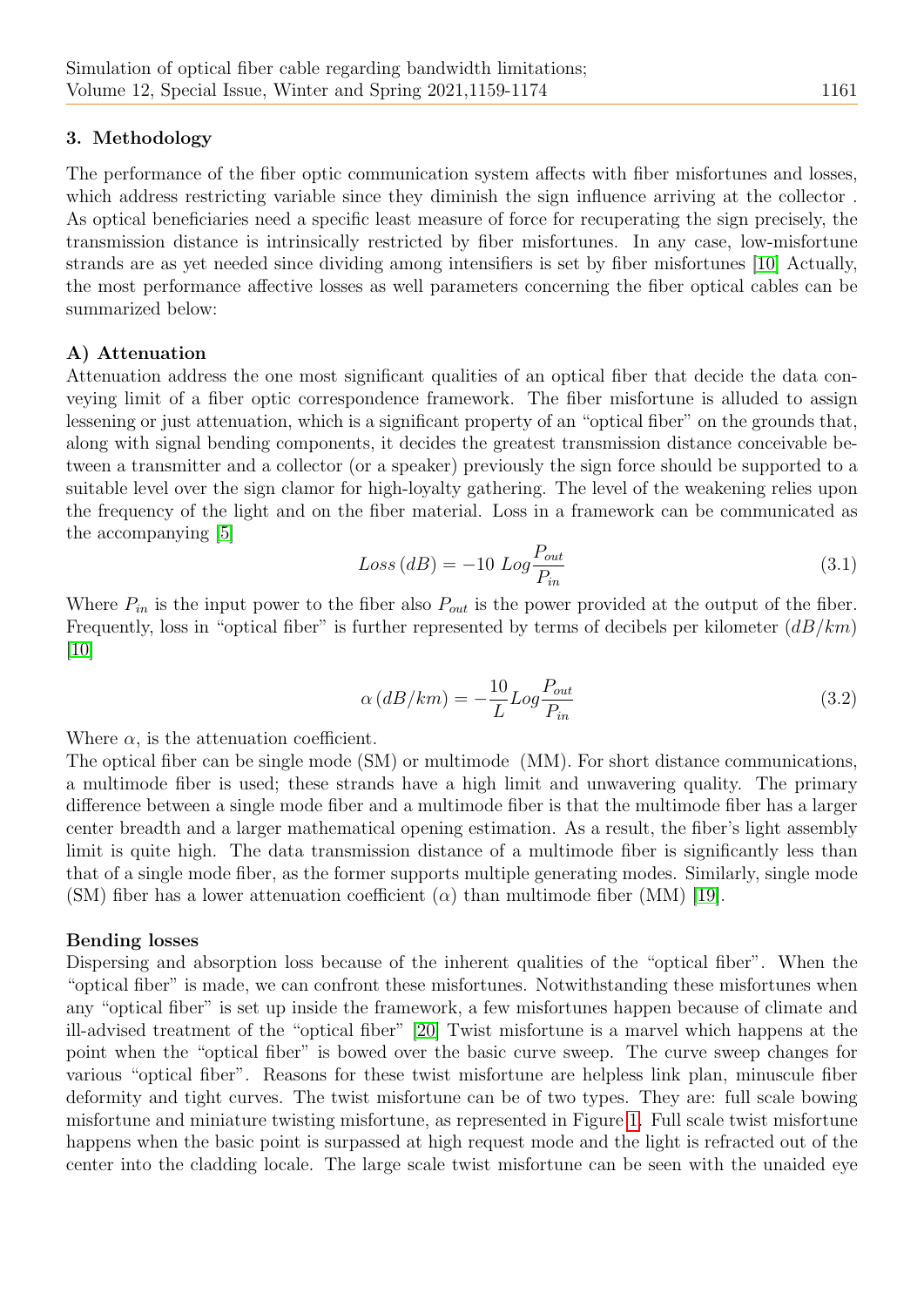and these twists can be redressed up partially. Miniature twist misfortune is only inverse to the full scale twist. Miniature twist misfortune happens when the pressing factor is applied on the outside of the fiber and because of the twisting of center cladding interface. The miniature twist misfortune is too little to even consider being seen with the unaided eye [\[11\]](#page-15-6).



<span id="page-3-0"></span>Figure 1: Losses via a) macro-bending, b) micro-bending .

The absolute most significant factor that decides the powerlessness of a fiber to bowing that incites misfortune is the Mode Field Diameter (MFD). MFD addresses the territory where the light goes through and incorporates the center and a piece of the cladding. A more modest mode field measurement demonstrates that light is all the more firmly limited to the fiber center and, in this way is less inclined to spillage when the fiber is circled. Figure [2](#page-4-0) shows the relationship of light force, MFD where width of center and the frequencies are the significant boundaries in deciding the affectability of twist misfortune [\[18\]](#page-15-7)

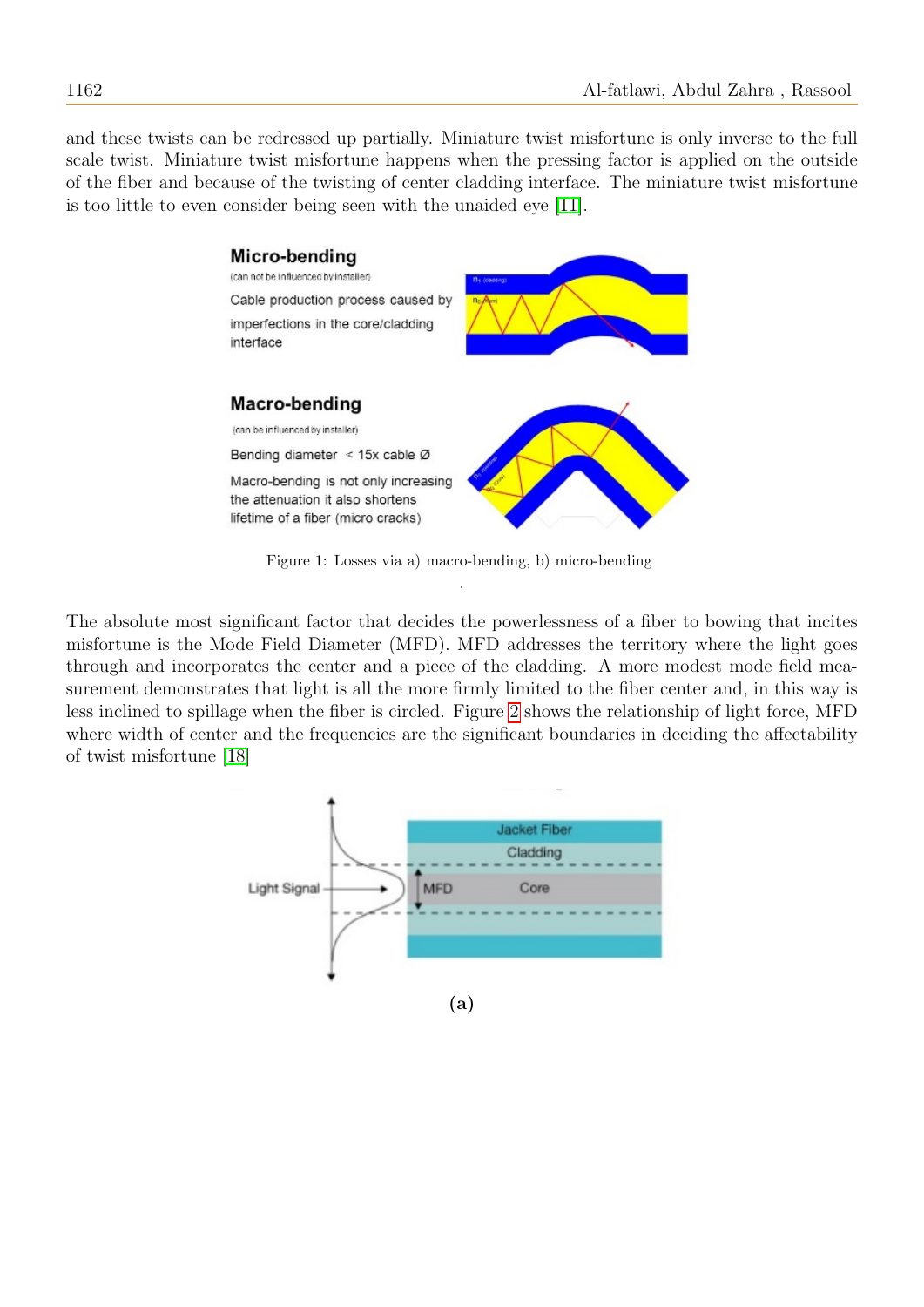

<span id="page-4-0"></span>Figure 2: The relationship between light and MFD, a) view1, b) view 2, c) view 3 .

#### C) Splices Losses

A fiber splice is a lasting or transitory low-misfortune connection between two strands. Such a bond can be made by utilizing by the same token combination grafting or mechanical joining. Most grafts are lasting and commonly are utilized to make long optical connections or in circumstances where successive association and disengagement isn't required. The actual contrasts in strands that lead to graft misfortunes are equivalent to those talked about above for connectors and result in what is called inborn misfortune. These fiber-related contrasts remember varieties for center breadth, center territory ellipticity, mathematical gap, and center cladding concentricity of every fiber. Extraneous losses depend on how well the strands are readied and the consideration taken to make the join. As a rule, grafts offer a lower return misfortune, lower constriction, and more noteworthy actual strength than connectors. Additionally, grafts are normally more affordable per join (or per joint) than connectors, require less work, establish a more modest joint for incorporation into graft terminations,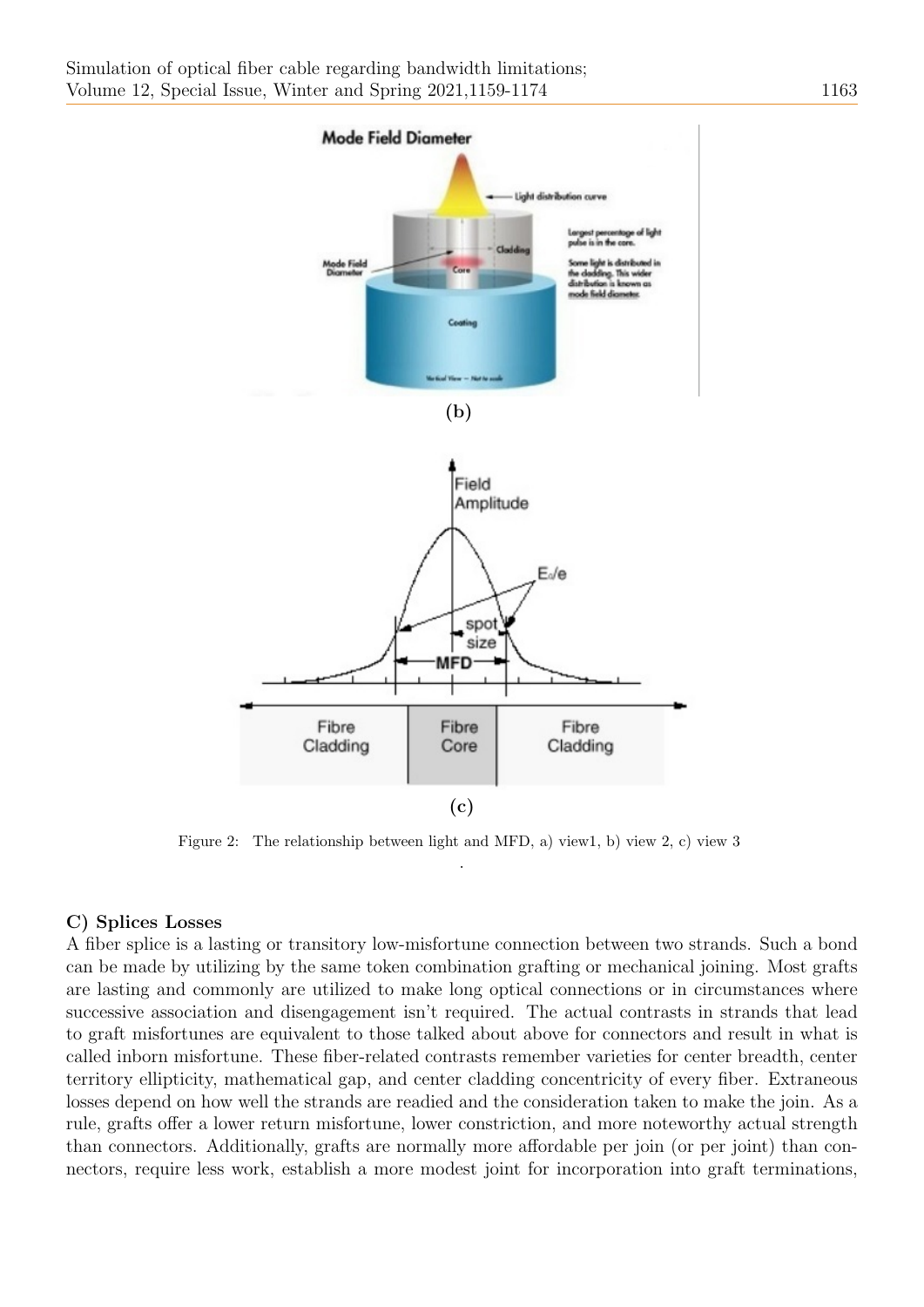offer a superior airtight seal, and permit either individual or mass grafting.

#### D) Quality Factor & Bit Error Rate

In any an optical transmission framework, the principle intention is to move information starting with one spot then onto the next with the least likelihood of mistake. One of the primary boundaries portraying the nature of the information connect is a piece mistake rate BER (Bit Blunder Rate), with BER is feasible to think about the nature of various frameworks for information transmission. Nevertheless, Q-factor describes the nature of an advanced sign from a simple point. The Q-factor and the bit error rate (BER) are the two primary factors limiting the transmission distance in optical correspondence frameworks. To transmit signals over long distances, it is critical that the fiber has a low BER and a high Q-factor. The Q-factor can be utilized to give a rough an incentive for the BER, the connection between Q-factor and the mistake rate can be communicated as follows [\[6,](#page-15-8) [17\]](#page-15-9).

$$
BER = \frac{1}{2} \operatorname{erfc}(\frac{Q}{\sqrt{2}}) \approx \frac{1}{Q\sqrt{2\pi}} \exp(-\frac{Q}{2})
$$
\n(3.3)

Where erfc is the correlative blunder work. The Q-factor can be communicated as far as the electrical sign to-commotion proportion (SNR) by the recipe:

$$
Q = \frac{SNR\sqrt{2TB_{opt}}}{1 + \sqrt{1 + 2}SNR}
$$
\n(3.4)

Where T stands for the bit period and  $B_{opt}$  denotes a bandwidth of a rectangular optical filter, and SNR is a metric used in science and engineering to quantify the amount of noise that has corrupted a signal. It is defined as the ratio of the power of the signal to the power of the noise that corrupts the signal, as shown in the following equation:

$$
SNR = \frac{I_1 - I_0}{I_0} \tag{3.5}
$$

Here  $I_0$  and  $I_1$  represent the means of the low-pass filtered electrical current under a sampling time for the spaces and marks [\[12\]](#page-15-10).

#### E) Power & Rise Time Budgets

The fiber optic correspondence plan has two enormous limits: the force financial plan and the ascent time financial plan. The common optical power transmitted into the correspondence channel must be as broad as feasible in order to redesign the bit error rate (BER) at the authority end. If the signal is very weak as it appears at the structure's farthest end, the data will be challenging to detach from the establishment disturbance, which will increase the number of data piece mix-ups. The obtained force should be sufficiently large to hold the BER to a low value; however, the obtained force should be small sufficiently for avoiding causing damage to the authority. The base power requirement can be determined by determining the power spending structure that is most conducive to measuring the fiber length, decreasing, and overcoming difficulties in connecters and joins. The force spending plan is as follows [\[1\]](#page-15-11):

<span id="page-5-0"></span>
$$
powerbudget (dB) = Ptx [dB] + Pmin[dB]
$$
\n(3.6)

In reference to condition [\(3.6\)](#page-5-0), the force financial plan is based on the communicated power to the base force that is expected to execute the fundamental movement at the piece rate sent and the BER. The choking and complete incident permitted in the transmission association will be known from the power spending plan, and this total narrowing tends to the fiber optic tightening imparted in  $(dB/km)$ , despite the coupling setback caused by the center's relationship to the association.

$$
\alpha_{fiber} L + \alpha_{coupling} N \leq powerbudget \, [dB] \tag{3.7}
$$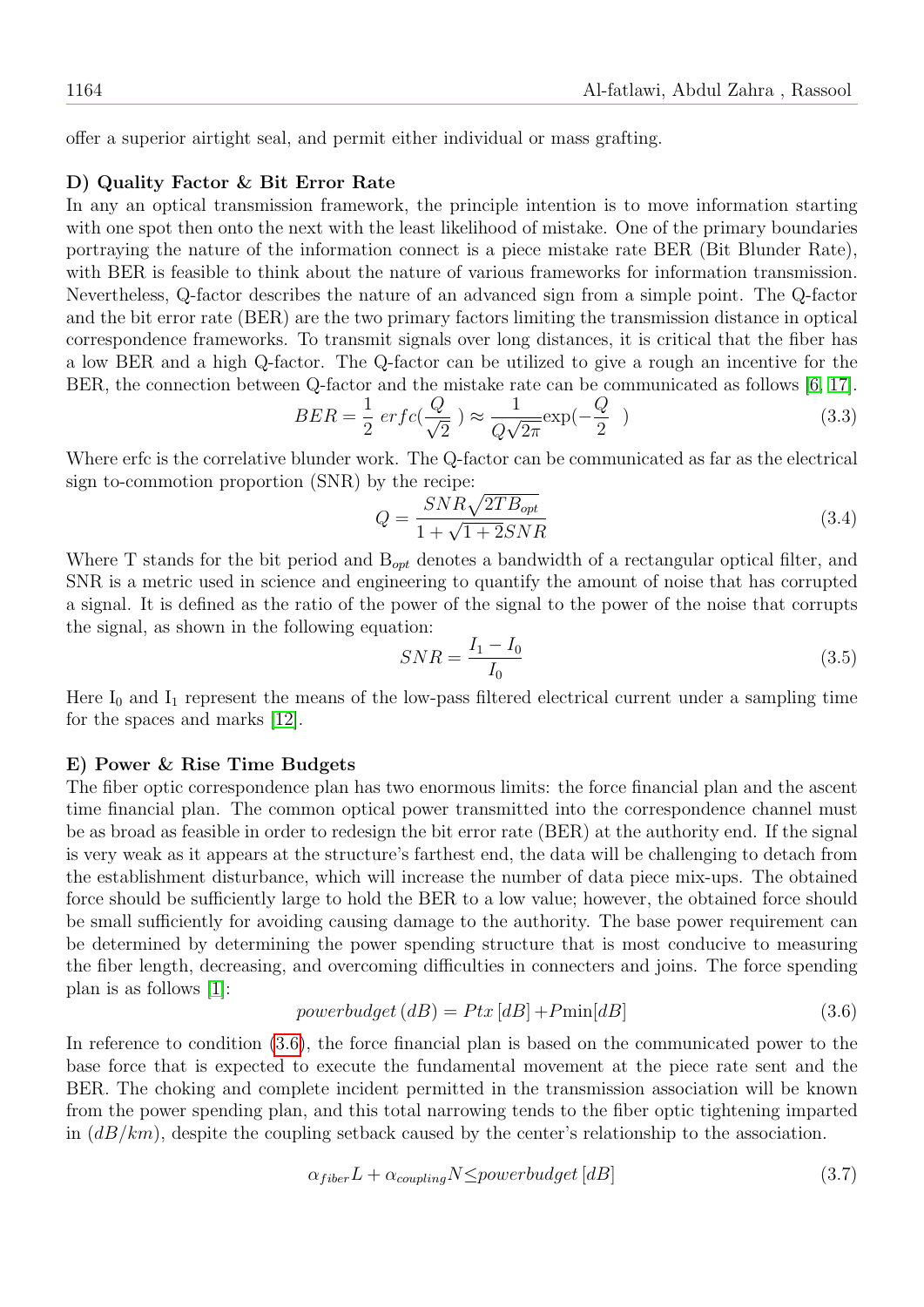In reference to condition [\(3.6\)](#page-5-0), the force financial plan is based on the communicated power as well as the base force's expectation to execute the fundamental movement at the piece rate sent and the BER. The choking and complete incident permitted in the transmission association will be known from the power spending plan, and this total narrowing tends to the fiber optic tightening imparted in  $(dB/km)$ , despite the coupling setback caused by the center's relationship to the association. As shown in condition [\(3.6\)](#page-5-0).

$$
\Delta t_{overall} = \sqrt{\Delta t^2_{transmitter} + \Delta t^2_{receiver} + \Delta t^2_{fiber}}
$$
\n(3.8)

The total square of the transmitter rise time, beneficiary ascent time, and a beat spreading instigated by fiber scattering is the general reaction time. While the transmitter and beneficiary ascent and full times are specified on information sheets, fiber reaction times should be computed using the fiber length, trademark scattering for each unit length, and source unearthly width. Scattering can be classified into three types: modular, chromatic (material and waveguide scattering), and polarizationmode scattering. While modular scattering is negligible in single mode filaments, chromatic and polarization-mode scattering are critical.

The bandwidth of an optical fiber interchange framework refers to the maximum speed of data transfer or, more precisely, the rate at which computerized information can be transmitted. The allout limit of a fiber with frequency division multiplexing is equal to the sum of the limits of all optical channels carried by the fiber. The single channel limit is determined by how quickly each component of the framework reacts to changes in signal force. In practice, transmission speed is primarily determined by the transmitter, fiber, and collector properties. Cost and security considerations dictate that the transmitter capacity be kept to a minimum acceptable level; additionally, select a transmitter light source with sufficient capability to enable the framework to operate in the worstcase scenario with the most extreme misfortunes considered above. Additionally, the plan should include a buffer above the beneficiary's basic requirements to account for framework maturation, variations, and fixes, such as grafting a broken link. In any case, it should not transmit an excessive amount of force to the collector [\[19\]](#page-15-4)

The total response time is defined as the square root of the sum of the squares of the transmitter rise time, the recipient rise time, and the beat spreading caused by fiber dispersing. While the rising and full times of the transmitter and recipient are documented on data sheets, fiber response times should be determined using the fiber length, the brand name dissipating per unit length, and the source ridiculous width. There are three types of dispersing: isolated, chromatic (measures how much material and waveguide dissipates), and polarization-mode dispersing. Although secluded dispersing is zero in single mode fibers, chromatic and polarization-mode dispersing are essential.

The basic exchange rate, or, on the other hand, the rate at which automated data may be conveyed, is unquestionably the transmission capacity of an optical fiber trading structure. In recurrent division multiplexing, the full scale cutoff of a fiber refers to the restriction of all optical channels that the fiber travels through. The speed with which all of the system's bits respond to changes in signal power determines the single channel limit. In practice, the transmitter, fiber, and authority properties all have a role in transmission speed. It is sufficient to keep the transmitter capability to a minimum commendable level from a cost and security standpoint; additionally, select a transmitter light source with sufficient capacity to engage the system to operate in the most heinous case conditions with the fewest possible hardships previously considered. Furthermore, the arrangement should allow for structure development, changes, and corrections, such as reconnecting a broken link, in addition to the recipient's basic requirements. Regardless, it should not send the gatherer an excessive quantity of power [\[19\]](#page-15-4).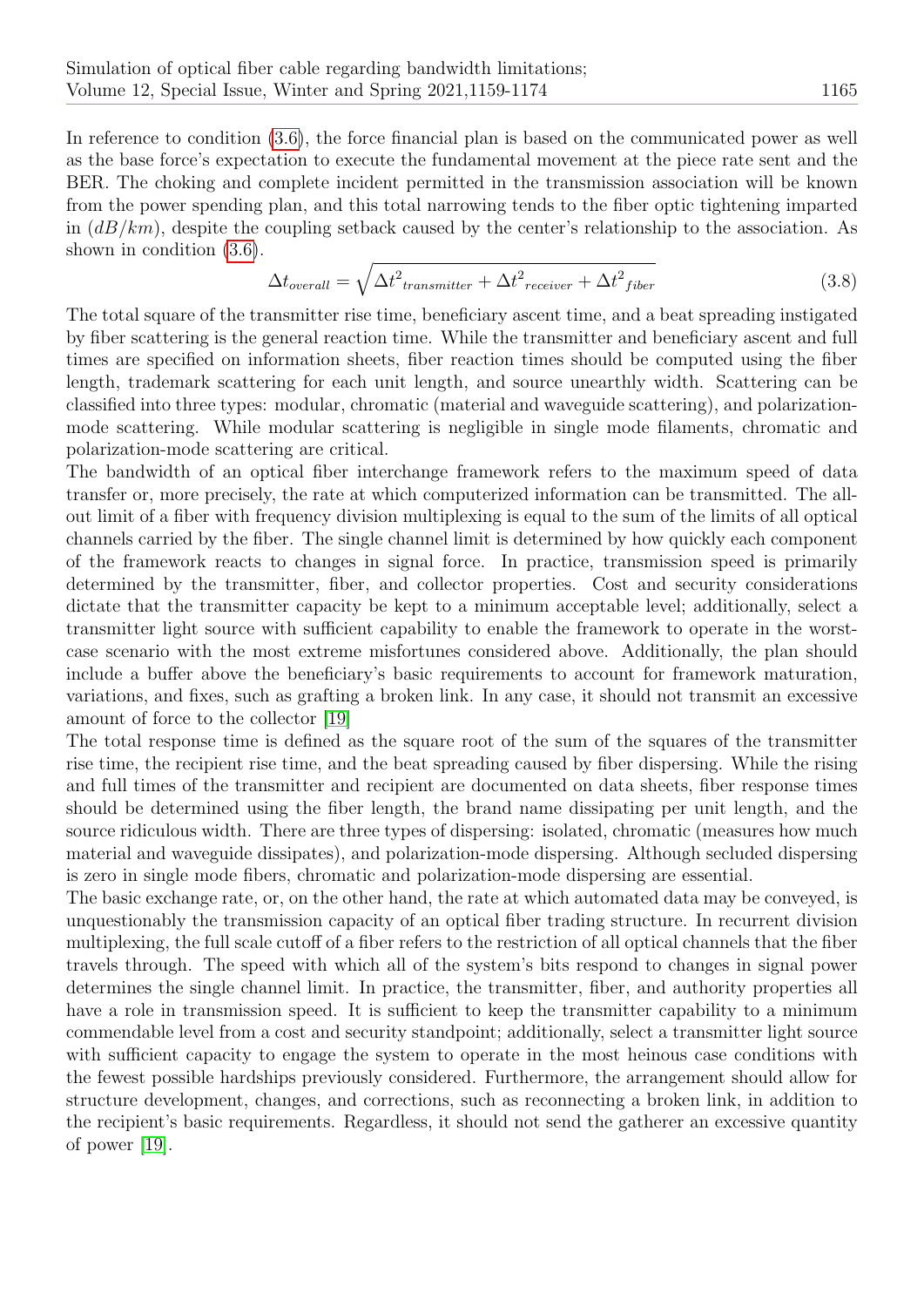# F) Dispersion

Dispersion is a critical factor in determining the performance quality of "optical fiber," is defined as the broadening of a pulse in fiber, and increases with the length of "optical fiber," the impact of this factor on fiber performance is well-known (ISI) Inter-symbol interference takes place when dispersion causes pulses to overlap and become undetectable; in other words, dispersion is the primary factor limiting the bandwidth of an optical signal transmitted through a "optical fiber." Modal dispersion, chromatic dispersion, and polarization mode dispersion are the three types of dispersion.

- 1. Modal dispersion is categorized as pulse broadening caused by a time delay between two order modes and higher order modes. This type of dispersion occurs in multimode fiber due to the bandwidth limitation associated with the various wave velocities.
- 2. Chromatic dispersion (CD): The broadening pulse occurs as a result of the different velocities passing through the fiber; the reason for these differences is the refractive index of the glass fiber, which may vary due to material variation; this type occurs in single mode fiber.
- 3. Polarization mode dispersion (PMD): This type of dispersion occurs as a result of birefringence along the length of the fiber, which causes various polarization modes to pass at various speeds, resulting in rotation polarization sides.

Indeed, both material and waveguide dispersion are instances of chromatic dispersion, as they are both frequency dependent. Waveguide dispersion is influenced by the frequency dependence of a specific mode's propagation constant due to the wave guiding effect. Intra mode dispersion is the combined effect of material and waveguide dispersion on a single mode.

Modal dispersion is caused by differences in the propagation constants of various modes; it is also referred to as inter-mode dispersion. Modal dispersion occurs only when a multimode fiber is excited in more than one mode. It persists in the absence of chromatic dispersion. When only one mode is excited in a fiber, even if the fiber is multimode, only intra-mode chromatic dispersion must be considered.

The materials of interest for optical fiber are pure silica and doped silica. The refractive index n, the group index ng, and the group velocity dispersion D are the relevant parameters. In the wavelength range 200 nm to 4 m, the index of refraction of pure silica is given by the following empirically fitted "Sellmeier" equation:

$$
n^2 = 1 + \frac{0.6961663\lambda^2}{\lambda^2 - (0.0684043)^2} + \frac{0.4079426\lambda^2}{\lambda^2 - (0.1162414)^2} + \frac{0.8974794\lambda^2}{\lambda^2 - (9.896161)^2}
$$
(3.9)

where  $\lambda$  is in micrometers. The index of refraction of silica can be altered by adding dopants, allowing for greater control over the index profile of a fiber.

As a result, and as previously stated, fiber dispersion results in optical pulse broadening and consequent degradation of digital signals. Additionally, as the ISI becomes more noticeable, an increasing errors may be encountered on the digital optical channel. Figure [3](#page-8-0) depicts fiber dispersion and the pulse ISI.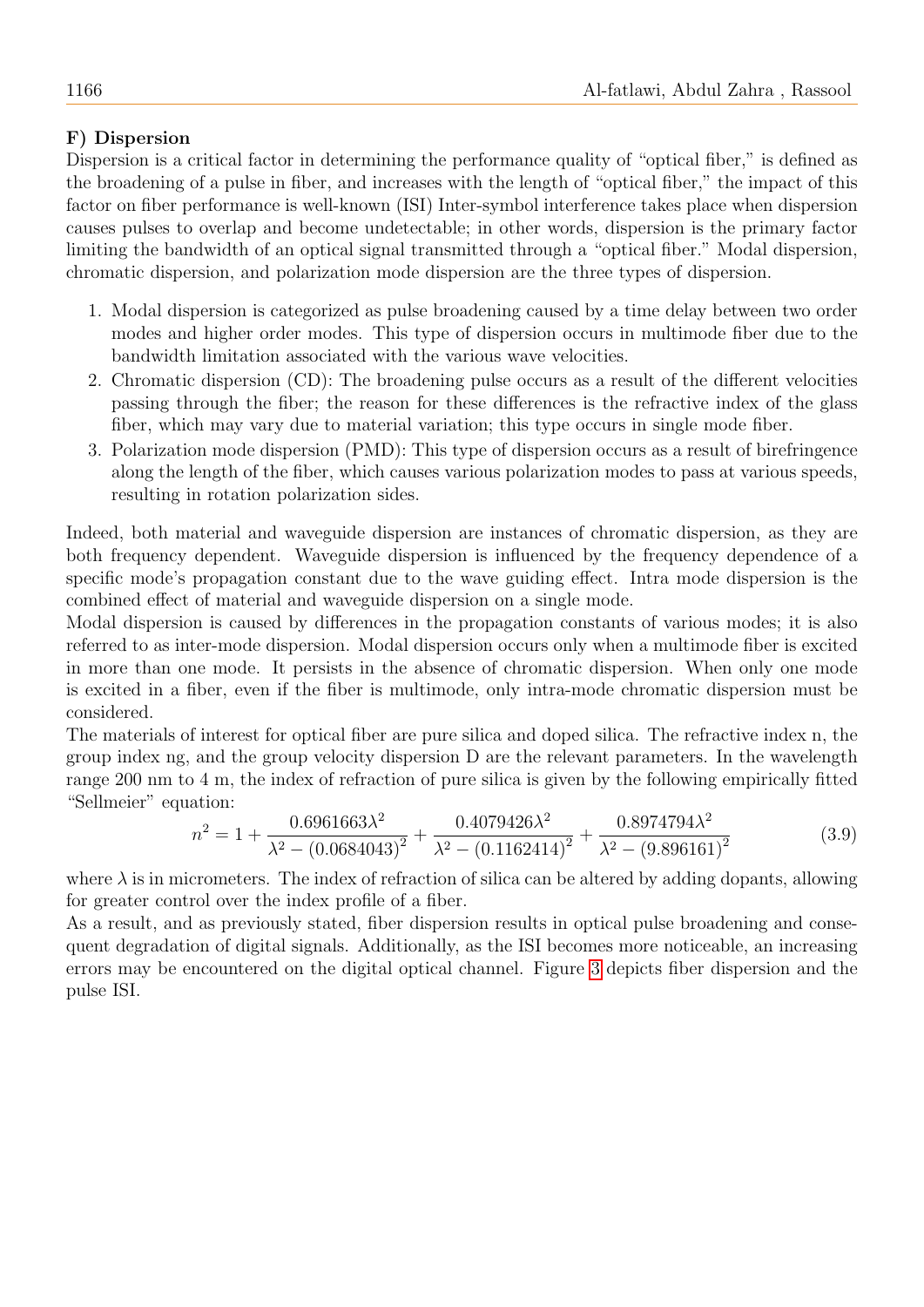

<span id="page-8-0"></span>Figure 3: Illustration of fiber dispersion and the pulse ISI, a) fiber dispersion, b) pulse ISI .

The chromatic dispersion in fiber results in pulse broadening and degrades transmission quality, limiting the distance over which a digital signal can travel without requiring regeneration or compensation. The maximum length of a link before it is affected by chromatic dispersion is commonly calculated using the following equation for Dense Wavelength Division Multiplexing DWDM systems employing Distributed Feed Back Laser DFB lasers:

$$
n^2 = \frac{104,00}{CD} * B^2 \tag{3.10}
$$

L denotes the link distance in kilometers, CD denotes the chromatic dispersion in picoseconds per (nm \* km), and B denotes the bit rate in gigabits per second. Figure [4](#page-9-0) depicts a universal optical communication scheme that includes an optical transmitter that consists of an optical origin, a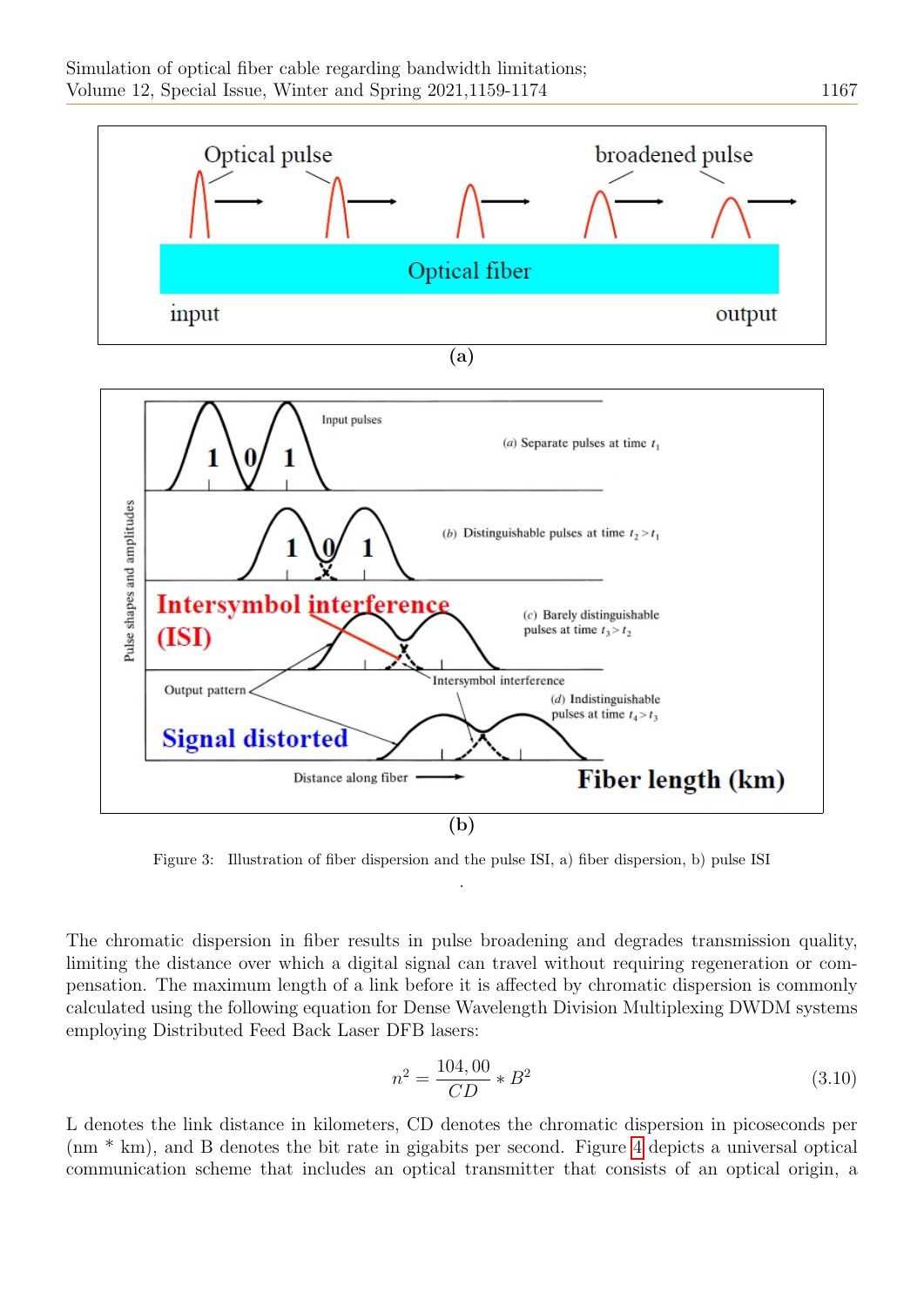modulator, a data source, an NRZ driver, a fiber optic that serves as a communication channel, and an optical receiver that consists of a PIN. This scheme is constructed using an optical simulation package, as well as the results obtained using this simulator program.



<span id="page-9-0"></span>Figure 4: Single channel optical communication. .

# 4. Simulation Results and Discussions

In this research, the optical fiber cable has been theoretically designed, modeled and simulated using MatLab17b simulation program. Two models of fiber optics cables have been considered, the single mode SM as well the multimode MM schemes. Since, "optical fiber" is in charged for data transfer. At the time that transmission and reception operation of the signal will be corrupted also distorted due to (i) distortion in the system and (ii) noise introduced in the system.

The imported noise stands for an undesirable energy, commonly of a random style as well it might be produced by different sources. Also, the expand in transportation distance produced an increment of an optical power loss passing through "optical fiber" in communication scheme. The noise as well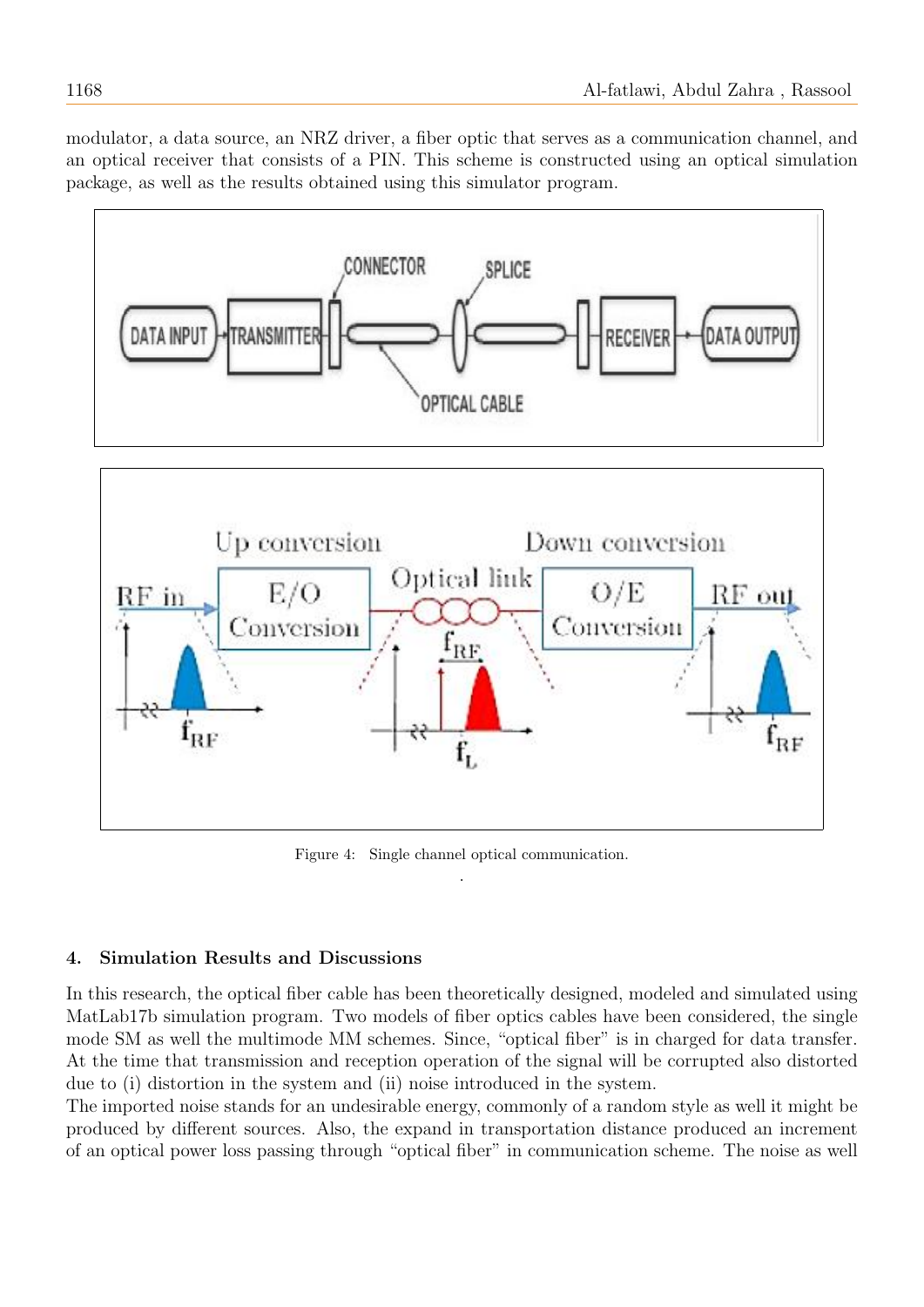as the distortion effects have been modeled also simulated in the program using MatLab17b robust packages.

Two different types of wavelengths were considered in this simulation for the purpose of transferring data from one location to another.

When data is transferred from one point to another using the wavelength (850nm), the 1310nm and 1550nm types are used. It has been demonstrated that utilizing these wavelengths results in lower losses for the two fiber types SM and MM. Additionally, there was less loss with SM fiber than with MM fiber [\[8\]](#page-15-12)

Where the program code for this simulation was written and it was executed correctly and properly as well the results shown in the figure [5](#page-10-0) below were shown, where this figure shows the readings of the bit error rate (BER) versus bandwidth of the channel of the simulated fiber optic cable, which represents here the leadership of theoretical and practical readings as well as the effect of adding noise, fading, and interference to this program.



<span id="page-10-0"></span>Figure 5: Results of the Fiber Optical Cable BER. .

Where we notice that the blueprint and curve in blue represents the behavior of the work and the characteristics of the cable with the frequencies that can be received by this complete theoretical broadcaster theoretically as for the special chart red points it represents the characteristics of my behavior of this cable with the frequencies and with its channel hours in the form of simulation or in a practical way As for the diagram that appears in black, it represents the behavior of this keyboard, with its characteristics, with the bandwidth, and the channel will not continue through the entry of noise and interference to this cable.

The outcomes gotten from utilizing reenactment program in this work, are demonstrated and introduced vividly in figures. Figure [6](#page-11-0) explains the ascent time versus information rate at explicit fiber optic length over fiber spine. This figure unmistakably shows the diminishing of the piece pace of connection because of increment the ascent time so these outcomes to diminish in data transmission channel limit. Along with the lines, we should diminish the general ascent time to communicate signal at huge information rate reach to 40Gbps and lengthier channel length, see table [1.](#page-11-1)

Now, concerning the evaluation of other cable parameters for this research, the optical fiber cable has been theoretically designed, modeled and simulated using MatLab17b simulation program. Two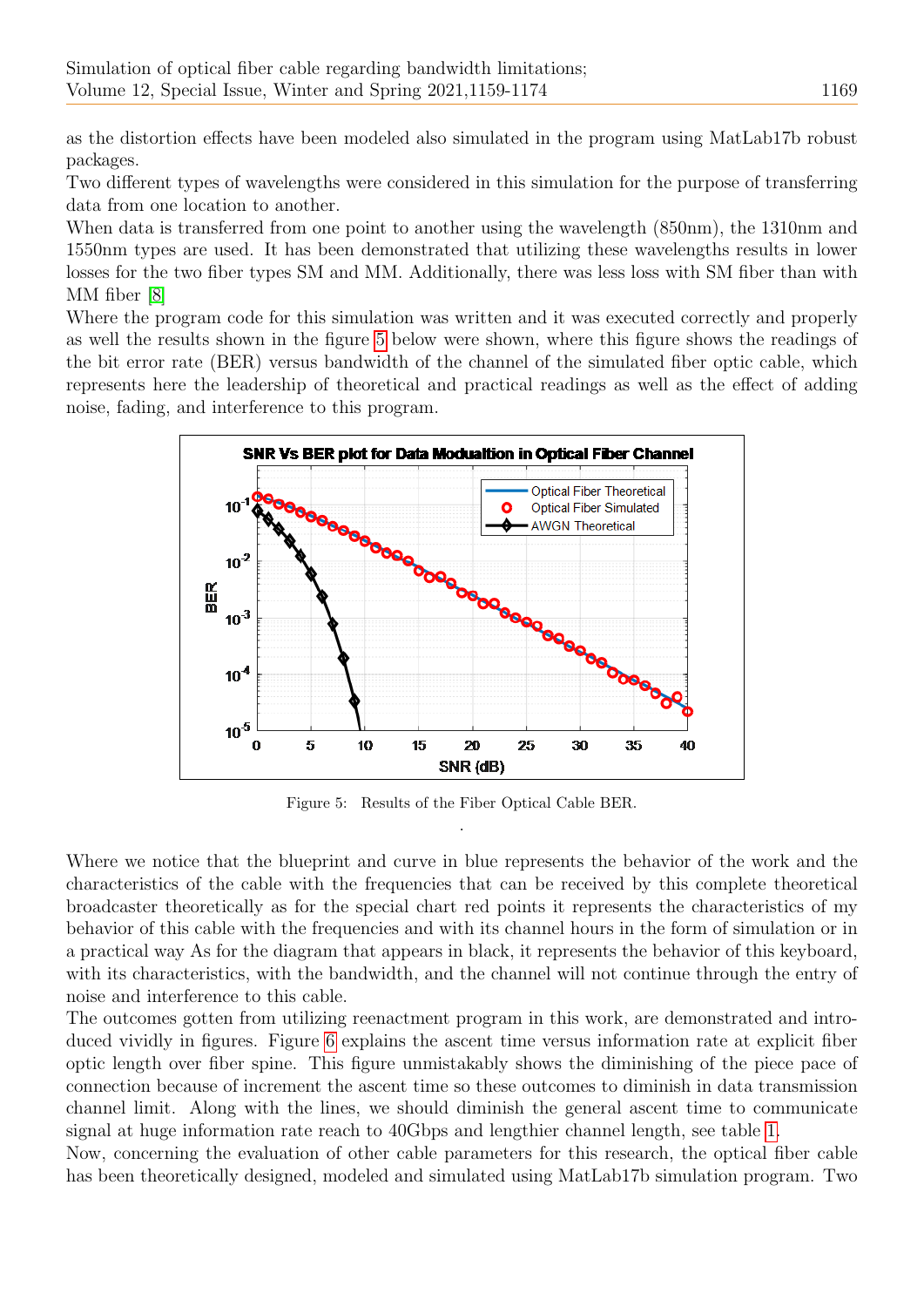| $\mathbf{R}_b$ (NRZ)<br>nbps         | 7.0681 | 4.9530   | 1.7119 | 1.0409 | 1.0007 |    |
|--------------------------------------|--------|----------|--------|--------|--------|----|
| $\mathbf{R}_b$ (RZ)<br>$n_{\rm bps}$ | 4.0341 | 2.9765   | 1.3560 | 1.0204 | 1.0004 |    |
| Rise Time<br>sec                     |        | $\bf{2}$ |        | 6      | 8      | 10 |

<span id="page-11-1"></span>Table 1: Time response for NRZ and RZ code under diverse data rates

models of fiber optics cables have been considered, the single mode SM as well the multimode MM schemes. Since optical fiber is in charged for data transfer. At the time, that transmission and reception operation of the signal will be corrupted also distorted due to (i) distortion in the system and (ii) noise in the system. The imported noise is an undesirable energy, commonly of a random style as well it might be produced by different sources. Also, the expand in transportation distance produced an increment of an optical power loss passing through "optical fiber" in communication scheme. The noise as well as the distortion effects have been modeled also simulated in the program using MatLab17b robust packages.

Two different types of wavelengths were considered in this simulation to transfer data from one point to another. When the wavelength (850nm) is used to transfer data from one location to another, the 1310nm and 1550nm types are used. It has been demonstrated that utilizing these wavelengths results in lower losses for the two types of fiber, SM and MM. Additionally, SM fiber had a lower loss than MM fiber [\[22\]](#page-15-13) Figures 7-9 illustrate the relationship between SNR, BER, and Quality factor and the number of defects in optical fiber.



<span id="page-11-0"></span>Figure 6: Rise time vs. Data rate at NRZ and RZ coding. .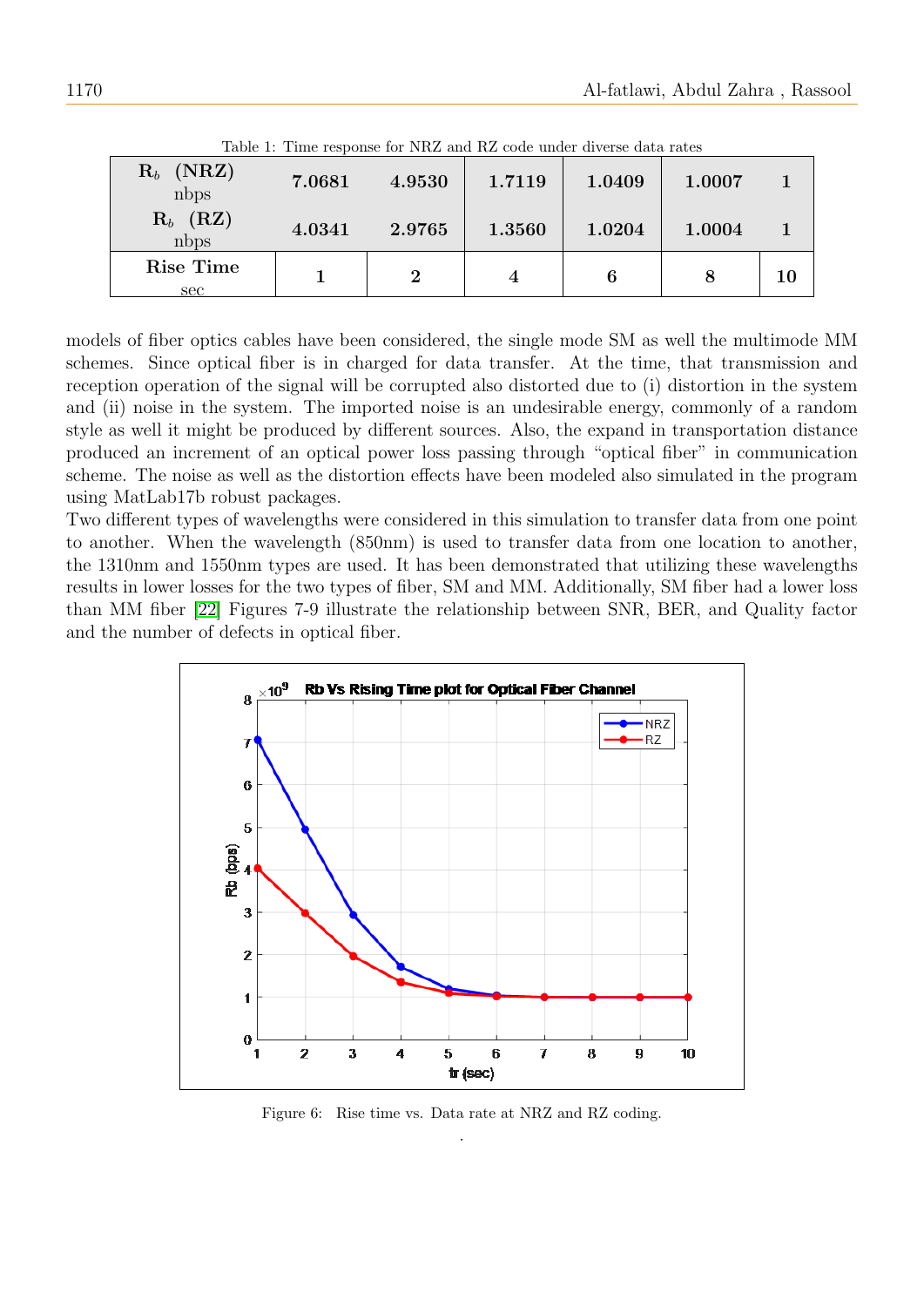

Figure 7: Results of SNR Vs. No of defects in the simulated Fiber Optical Cable. .



Figure 8: Results of BER Vs No of defects in the simulated Fiber Optical Cable. .

Also, the transmitted power of the transmitted signal has been calculated for various values of fiber cable lengths as illustrated in Figure [10](#page-13-0) below.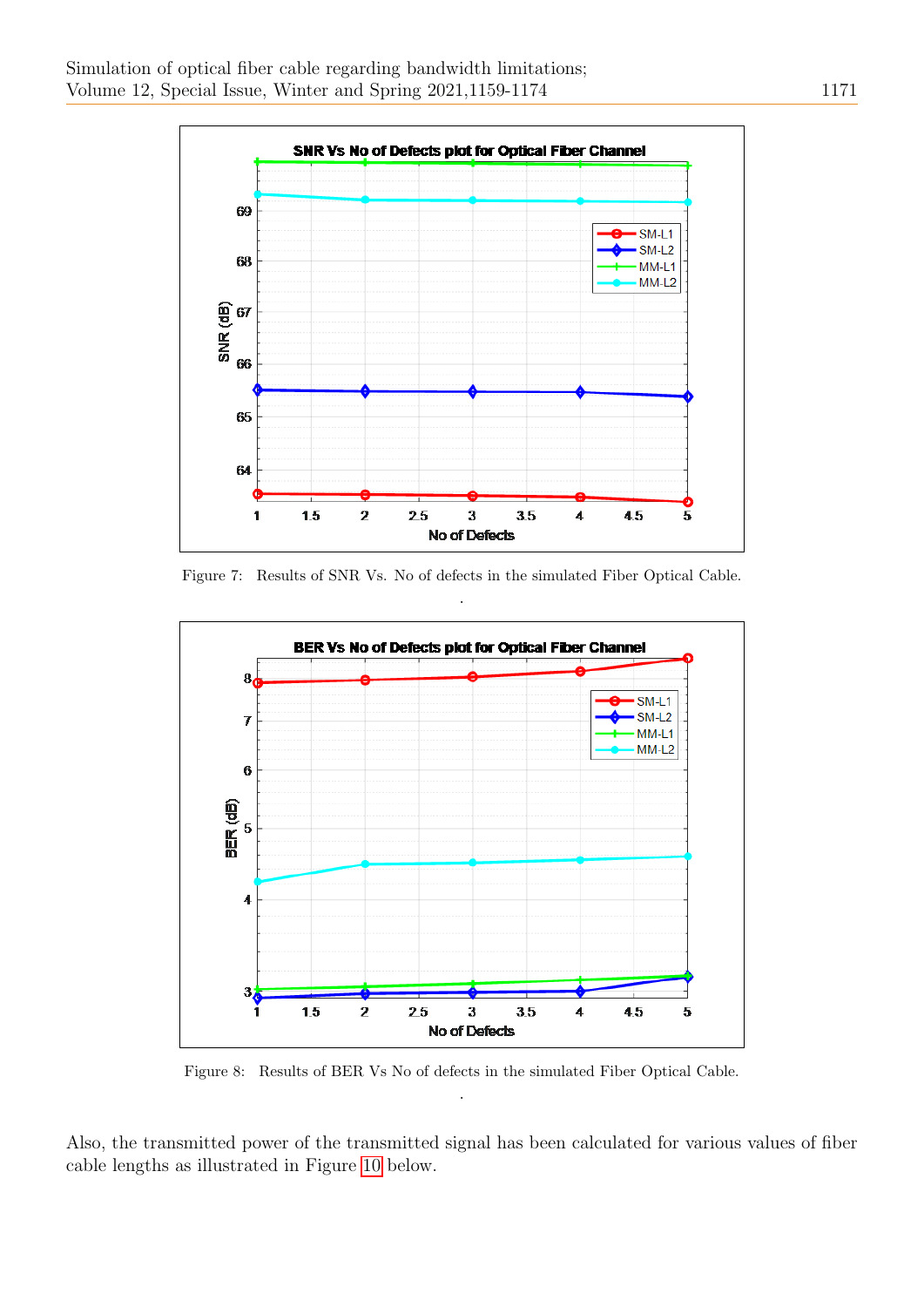

Figure 9: Results of Quality factor Vs No of defects in the simulated Fiber Optical Cable. .



<span id="page-13-0"></span>Figure 10: Results of  $P_{Tx}$  Vs. cable length in the simulated Fiber Optical Cable. .

It is clear from the above figure that, the transmitted power of the simulated fiber optics cable is inversely proportional with its length. By other words, as the cable length increased we have to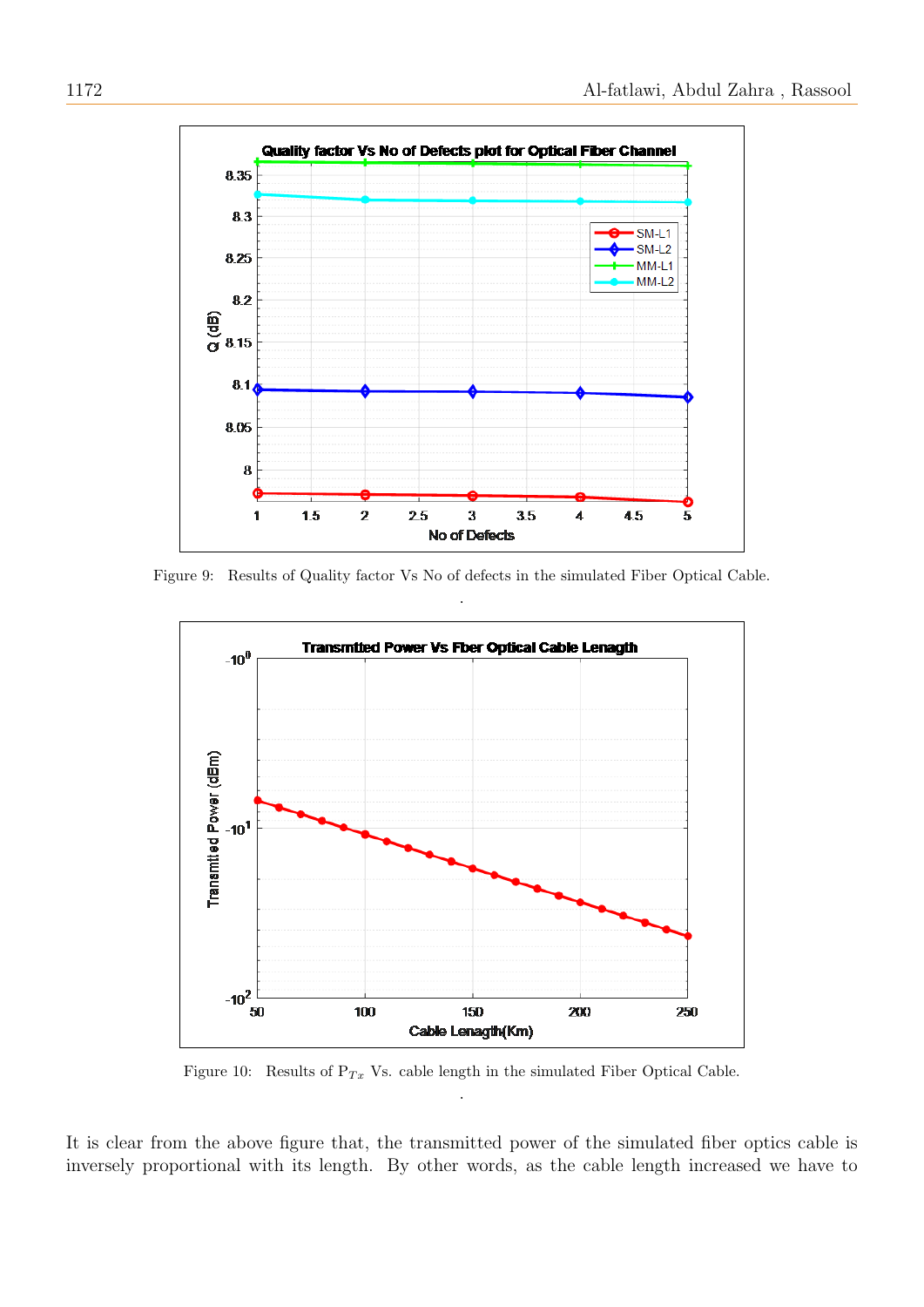increase the power required for data transmission since this power will degrade with cable length. Finally, the Bit Error Rate BER has been computed with wide range of channel bandwidth capacity or bit rate and plotted in Figure [11.](#page-14-0) In this figure, it is shown that the BER of the transmitted data will increased when these data are transmitted at high rate or as the number of transmitted bits has been increased. This is actually very logical, since errors and ambiguity in data occur when the data number becomes more and increased due to the increase of data collisions and interference during transmission.



<span id="page-14-0"></span>Figure 11: Results of BER Vs. Bit rate in the simulated Fiber Optical Cable. .

# 5. Conclusions & Future Trends

The results of this study show that the fiber dispersion, transmitter, indicator reaction times, and phantom width of the light source all play important roles in system information transmission financial plans. Because dissipation restricts the highest piece rate that can be employed with strands, heartbeat dispersion in fiber should be handled to ensure that the structure could send signals at the necessary rate. Both single-channel and multi-channel systems require disaster spending plans and transmission capacity, which are essential components. In addition to the piece rate, the power and rising time monetary arrangement is employed to construct a realistic theory of the transmission distance. In order to get the best piece bungle rate, we also need adequate power or light to bypass all optical transmission problems and convey sufficient light to the beneficiary. Single channel plan processes can also be applied to each reroute in a multi-recurrence system. Spectral filter using fractal topologies based on a transmission spectrum of frequencies can be investigated as future trend in this study [\[14,](#page-15-14) [15\]](#page-15-15)